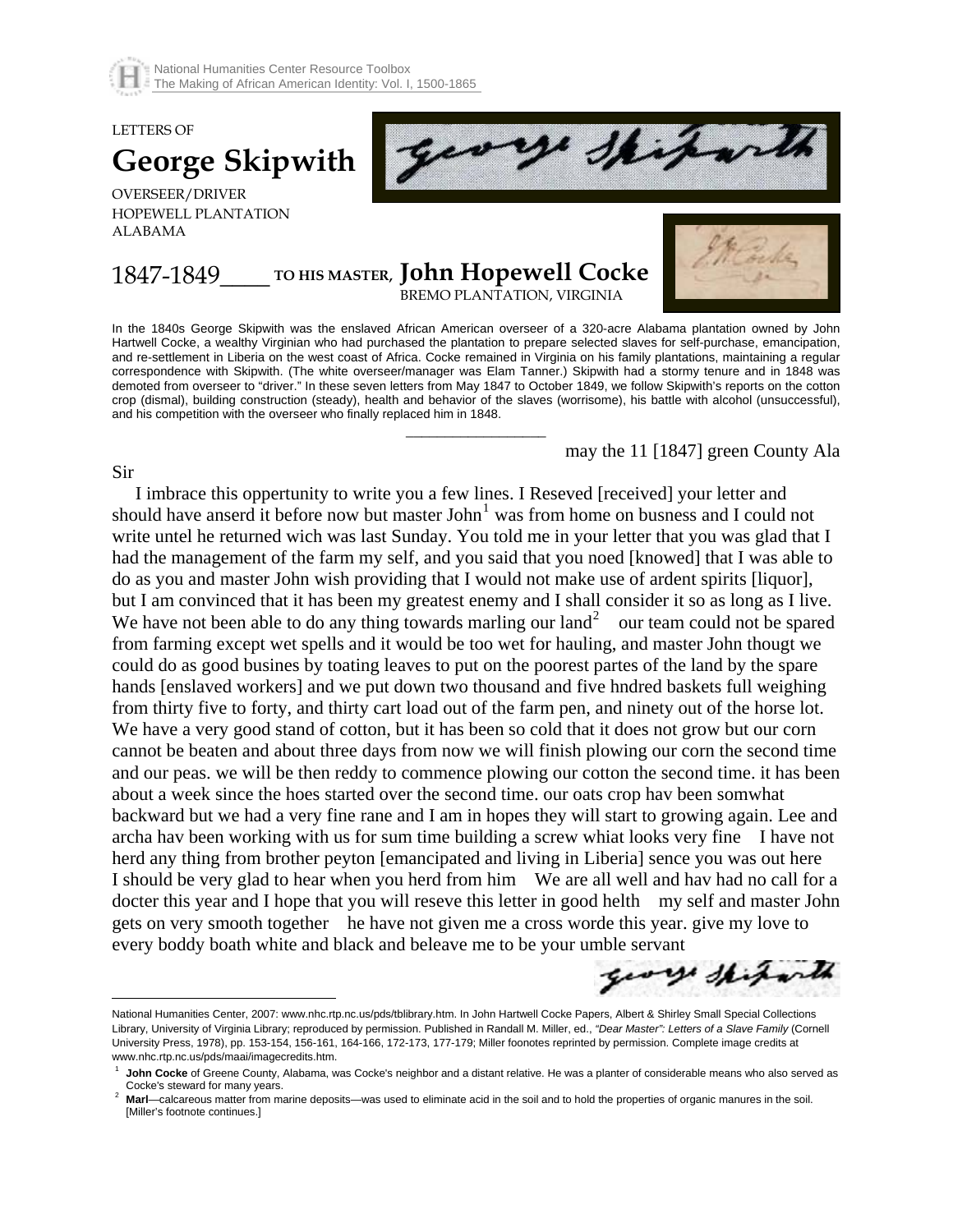hopewell July the 8 1847

 on the forth day of July I reseved your letter dated may the 25. I wrote to yo the 15 of June the second time giveing you a true statement of the crops, horses, hogs, and chickeins but I am sorry that I shall have to write yo princerble [principally] about other matters. I hav a good crop on hand for you, boath of cotten and corn. this you knoe could not be don without hard worke. I have worked the people but not out of reason, and I have whiped none without a caus the persons whome I have correct I will tell you thir name and thir faults.

Suky<sup>[3](#page-1-0)</sup> who I put to plant som corn and after she had been there long anuf to hav been done I went there and she had hardly began it I gave her som four or five licks over her clothes I gave isham<sup>[4](#page-1-1)</sup> too licks over his clothes for covering up cotton with the plow.

I put frank,<sup>[5](#page-1-2)</sup> isham, violly,<sup>[6](#page-1-3)</sup> Dinah<sup>[7](#page-1-4)</sup> Jinny<sup>[8](#page-1-5)</sup> evealine<sup>[9](#page-1-6)</sup> and Charlott<sup>[10](#page-1-7)</sup> to Sweeping cotten going twice in a roe, and at a Reasonable days worke they aught to hav plowed seven accers a peice, and they had been at it a half of a day, and they had not done more than one accer and a half and I gave them ten licks a peace upon thir skins I gave Julyann<sup>[11](#page-1-8)</sup> eight or ten licks for misplacing her hoe. that was all the whiping I hav done from the time that I pitched the crop untell we comenced cutting oats. I put Shadrack,<sup>[12](#page-1-9)</sup> Robert,<sup>13</sup> Armstead,<sup>[14](#page-1-11)</sup> and frank to cutting. they comemince on friday, but they did not more than urn [earn] the salt in thir bread, but the next morning i went out there and staid untill a late breackfast, and i saw that the lick that they had then, they were about to do a pretty good days worke. I then leave them and went to the hoe hands, marking the last roe they cut while I was there. when I come to them at twelve o clocke, they had cut me nineteen roes, and it would not take them more than ten minits to cut one roe as Shedrack was the ruler among them, I spoke these words to him. you do not intend to cut these oats untill I whip every one of you. Shedrack did not say any thing to me, but Robert spoke these words saying that he knoed when he worked. I told him to shut his lips and if he spoke a

1

<span id="page-1-0"></span><sup>3</sup> **Ann Sucky Faulcon** (b. 1803) often vexed overseer Elam Tanner by her accusations and antics, but earned Cocke's confidence so that he liberated her in 1851. On her Liberian experiences see Letters from Liberia [Miller, *Dear Master,* Pt. I] and her letters in the Cocke Papers. 4

<span id="page-1-1"></span>**Isham Gault** (b. 1810) was a field worker at Hopewell who had worked as a cowherder at Bremo. After the war he returned to his original occupation. He was the father of Hannah and the brother of Julyann and Mima. 5

<span id="page-1-2"></span><sup>&</sup>lt;sup>5</sup> Frank Randall, the son of Primus the driver at Bremo [Cocke plantation in Virginia], worked as a brick mason, a ditcher, a field hand, and a marler. In 1842 he carried on a clandestine courtship off the plantation, in 1844 he cheated a white man in a sale and resisted Tanner, in 1846 he left Hopewell without a pass, and on other occasions he was among those described as unworthy of manumission [emancipation]. In 1853 Cocke ordered him sold or hired out in Mobile [Alabama] because of his repeated quarrels with his wife Jinny and his refractory character. 6

<span id="page-1-3"></span>**Violly** was a field worker.

<span id="page-1-4"></span>**Dinah** was a field worker

**Jinny Randall**, Frank's wife, was a field worker. With her husband, she was sold or hired out in Mobile in 1853. 9

<span id="page-1-5"></span>**Evelina Smith** (b. 1821?) was a field worker who professed religion in 1853. According to the 1870 census, she lived with the Archer Creacy family

<span id="page-1-7"></span><span id="page-1-6"></span>and worked as a farm laborer after the war. 10 **Charlotte (Morse) Lewis** (b. 1834) was the daughter of Charles and Kessiah Morse and the sister of Albert, Cain, Carter, Charles, Jr., Frederick, and Matthew. In 1844 she married Robert Lewis, and in 1857 they went to New Hope plantation to live [a second Alabama plantation established by Cocke]. After the war she scratched out a living as a farm laborer in the Gree

<span id="page-1-9"></span><span id="page-1-8"></span><sup>&</sup>lt;sup>11</sup> Julyann Gault, the daughter of "Old" Hannah and sister of Isham and Mima, was a field worker.<br><sup>12</sup> Shadrach Cocke (d. 1855) was a prayer leader and exhorter among the slaves and the driver after George's downfall. In asking permission to marry a woman on another farm, but Cocke refused. According to Tanner, Shadrach spoke "very bad" about the master's decision and, rather than give up the girl, he asked to be sold to her master. Tanner wrote that he ran "mad for 2 days" in disappointment. He involved himself in other scrapes in the next few years, but by 1850, probably as a result of his conversion, he mellowed and won Cocke's confidence. He died suddenly in 1855 of a "disease of the heart." [Miller's footnote

<span id="page-1-10"></span><sup>&</sup>lt;sup>13</sup> Robert Lewis, husband of Charlotte, "cut up a few skins" in physically resisting Tanner in 1844, the only evidence of stubborn resistance prior to the affair described in George's letter. In 1856 he was whipped for feigning illness, and in 1862 he stole swine from Capt. John Cocke's farm. Still, John

<span id="page-1-11"></span>Hartwell Cocke considered him a likely candidate for freedom. In 1857 he joined the New Hope [Alabama plantation] community.<br><sup>14</sup> Armistead Hewitt (b. 1814) was a field worker and carpenter at Hopewell and the driver at Ne willowing for sneaking off the plantation, and, later, he had numerous falling-outs with overseers, particularly J. W. Carter. . . . He married Lucy Skipwith, George's daughter, in the late 1840s or early 1850s. There is no positive record of more than one child by the marriage. Lucy's eldest daughters, Maria and Betsey, were fathered by white men, and the father of her daughter Dinah is unknown. Lucy's liaisons with white men and her attachment to Cocke may have been the causes of her unhappy relations with Armistead. She left him after the war. [Miller's footnote continues.]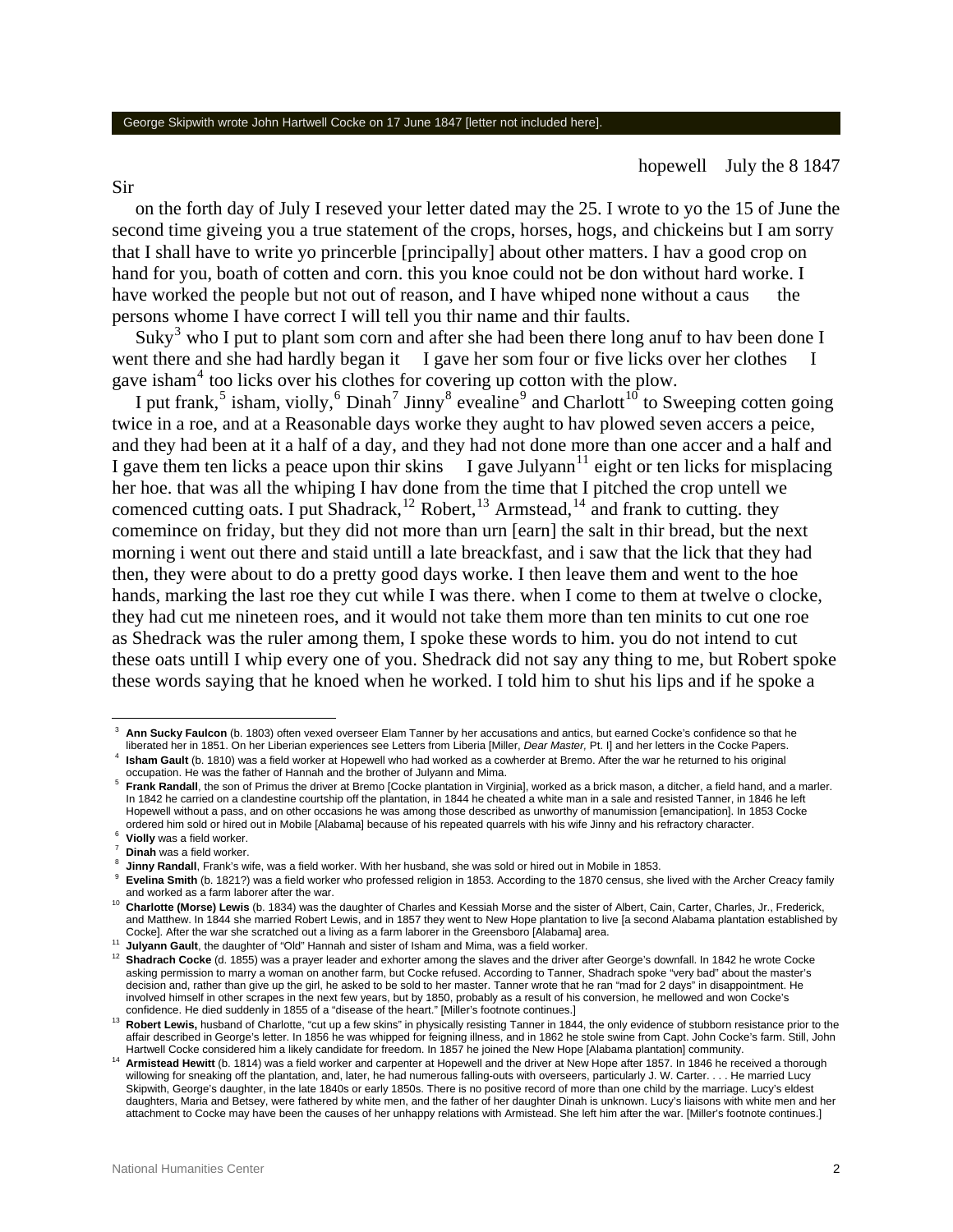nother worde I would whip him right of[f] but he spoke again the second time saying that he was not afraid of being whiped by no man. I then gave him a cut with the whip. he then flong down his cradle, and made a oath and said that he had as live die as to live and he said that he did not intend to stay here. he then tried to take the whip out of my hand, but I caught him fast by the collar and holed him. I then told the other boys to stripe him and they don so I then whiped untell I thought that he was pretty could but I was desieved for as soon as I leave him and went to the hoe hands, he come of to the house to our preacher<sup>[15](#page-2-0)</sup> and his family becaus he knoed that they would protect him in his Rascality for he had herd that they had said that they were worked to death, and that they were lowed no more chance for liveing than if they were dogs or hogs. tho the preacher did not say any thing to me about whiping Robert neither to mas John but went down to the shop and holed about an hours chat with the negros I do not knoe what his chat was to them but [he] ask Dr Weeb<sup>[16](#page-2-1)</sup> what was good for a negro that was whipt albut to death, and he had much to say about it Dr Weeb saw that his chat was calculated to incurage the people to rebel against me, and he went and told mas John about what he had herd and mas Joh n took him and come up here to see if he was punised in the way that he had herd, but as soon as the Dr put his hand apon him, he told mas John that there was nothing the matter with him. mas John then ordered him to his worke and told him that he did not have what his crime was deserving him, and at som lasure time he intend to give him a good willering and then he would knoe how to behave him self. he rode over the land and saw what they had done and instead of finding fault of me he said I ought to have given the other thre e the same

 we did not plant any ceaders [cedars] last winter becaus we had a great deal of fencing to do that was oblige to be done for we have Joined fences with mr Smith<sup>[17](#page-2-2)</sup> for he would not keep a good fence and his stork [stock] was often in our crops. mas John said that he would not be plaged with him no longer, to make my fence the whole line out and he gave me a half a mile of fence and was to hawl them at every lasure chance and the nearist rails was a mile and a half and from that to a mile and three quarters

 I have not room to write you as I would wish. I will inform you in my next letter what fenceing I have done. then you can Judge whither I had any time or not. I have a nuf yet to write you to fill up another Sheat. permit me to say a few words to you in James<sup>[18](#page-2-3)</sup> letter. we have our family worship every morning. Beleave me to be your servant

george skiparth

Hopewell August the 12 1847

Sir

 $\overline{a}$ 

 I Reseved your letter a few days ago, and thir has been no sickness among us sence I wrote to you last. I told you in my last letter, that when I write to you again I would tell you what fenceing I done last winter so that you mought knoe what time I had to spare. I had to make a stob fence between me and mr Smith, a stob fence between the meltons and Sawyers track<sup>[19](#page-3-0)</sup> the hole line out, a stob fence from the corner of the garden up to meltons, a stob fence from the

Rev. Isaac Taylor (1802-1874?), a Methodist minister hired by Cocke to live at Hopewell and to preach to the slaves of the neighborhood. He held a low opinion of the Hopewell slaves' moral values and particularly disliked George's influence. [Miller's footnote continues.]

<span id="page-2-0"></span>Dr. William T. Webb (1815-1883) of Greensboro provided medical care for the Cocke plantations in Alabama. He had a reputation as a skilled physician.

<span id="page-2-1"></span>physician. 17 **Isaac Smith**, a neighbor. 18 **James Skipwith**, George's son, was then living at Hopewell. 19 **John Melton** and **Rev. J. E. Sawyer**, neighbors to Cocke.

<span id="page-2-3"></span><span id="page-2-2"></span>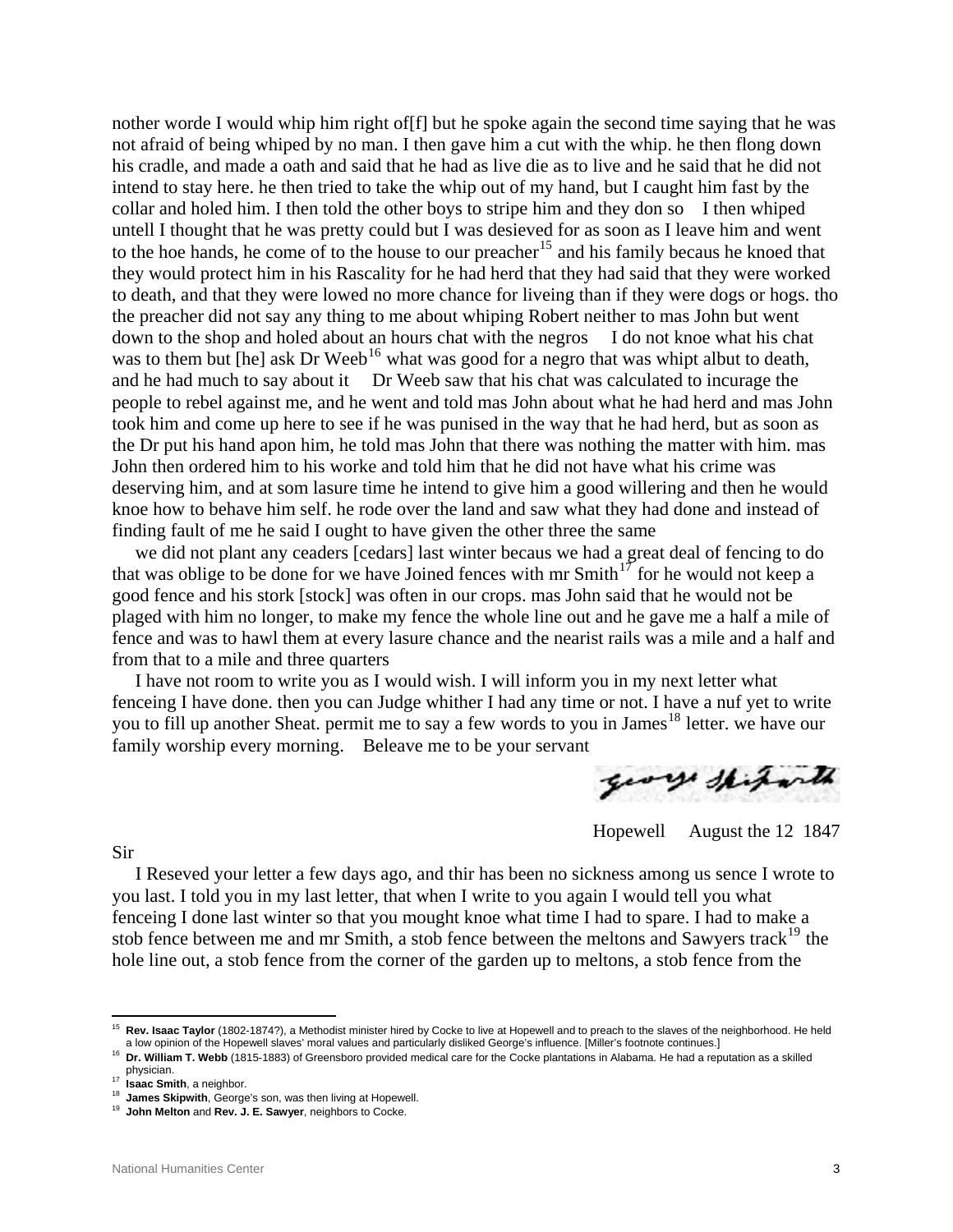house lot down to the widder [widow] Dufpheys<sup>[20](#page-3-1)</sup> line, and the rails had to be hawled from the fence that divides mas John and mr may.<sup>[21](#page-3-2)</sup> I had to hawl a hundred cords of wood for burning brick and the timber to hawl from mas Johns to build the screw, had to hawl twelve loads of lime rock between twelve or thirten miles, and this kept my team busy every hour that they could be spared from the farm. I hav been working with my forder nine days to day, and I shall finish it to day I have put up thirty stacks and I think that there will be three or four more. the stacks are what I call duble stacks. I am now able to give you a true acount of my corn for it is the best crop I have made sence I have been to this country [Alabama], and if my cotten turns out as well as my corn I know that you will be pleased and I have every reason to beleave that it will. you shall be no longer disapointted about the marl for thir shall not a nother sun set before I commence about it. I do not knoe how long I shall be able to worke at it, for I am expecting to be cawled of every day to worke the rode, and we will have to worke there a week, and after we worke there a week there will be no more time for Jobs, for our cotten is opening in spots now, and when we commence on that we shall have no more time to spare wet nor dry, for in bad weather we are gining, packing and geting trash out of the cotten.<sup>[22](#page-3-3)</sup> I should like to knoe whither you reseved my second letter or not, which I wrote in Jun I wrote princeble about the stork [livestock] and if you have not reseved it I shall be compeled to write you again. I have no reason to complain about the behaviour of the people in this letter. thir has none violate from thir pledge to my knowing. I know that you manage your afars with a very little fighting, and I tries to patern after you, but you knoe that amoung twenty or thirty hands there will be som times that a man will to spur them up I Remane your Servant

## george

## George Skipwith wrote J. H. Cocke on Sept. 8 and Oct. 20, 1847 [letters not included here].

## Hopewell Nov 18 1847

 yours come to hand [your letter arrived] a few days ago, and I am sorry that you complain of not hearing from me once a month. the fault must be in the male for I have wrote to you every month sence I wrote my first letter it is true I always wait som too or three days to see if I can get a letter or not but I always low my self time anuf to write you the same month

 I did not give you any understanding about the marl when I wrote to you last, but you need not take it for granted that I have givein the Job out. it is true from our short cotten crop that we could have spared som hands about the marl, but we thought it was to your intress [interest] to put it off a while and imploy the hands another way. we knoe that fodder is always worth from six bits [seventy-five cents] to a dollar a hundred and we thought that it was best to imploy the spare hands poling hay, so that would enable you to sell the fodder, and we are able now to spare you half of our fodder or little more I have geatherd the balance of my corn which amounts to one hundred and twenty barrells I have hawled up all of my fodder and have restaked it puting too stakes in one and I have now seventeen very large staks I have paked twenty eight bags of cotten and they will avrige [average] over five hundred and I have hawled the last load to the

Sir

 $\overline{a}$ 

<span id="page-3-1"></span><span id="page-3-0"></span><sup>20</sup> **Jane Dufphey** (1803?-1862), originally from North Carolina, owned a modest plantation adjacent to Hopewell. On several occasions the Hopewell

<span id="page-3-3"></span><span id="page-3-2"></span><sup>&</sup>lt;sup>21</sup> John May, a planter living nearby.<br><sup>22</sup> Picking cotton in the South began in late summer or early fall and lasted into January. Weather conditions and the stamina and dexterity of the individual worker determined the worker's pace and productivity. The Hopewell picking force averaged about five bales per hand, a good but not exceptional rate for Alabama. [Miller's footnote continues.]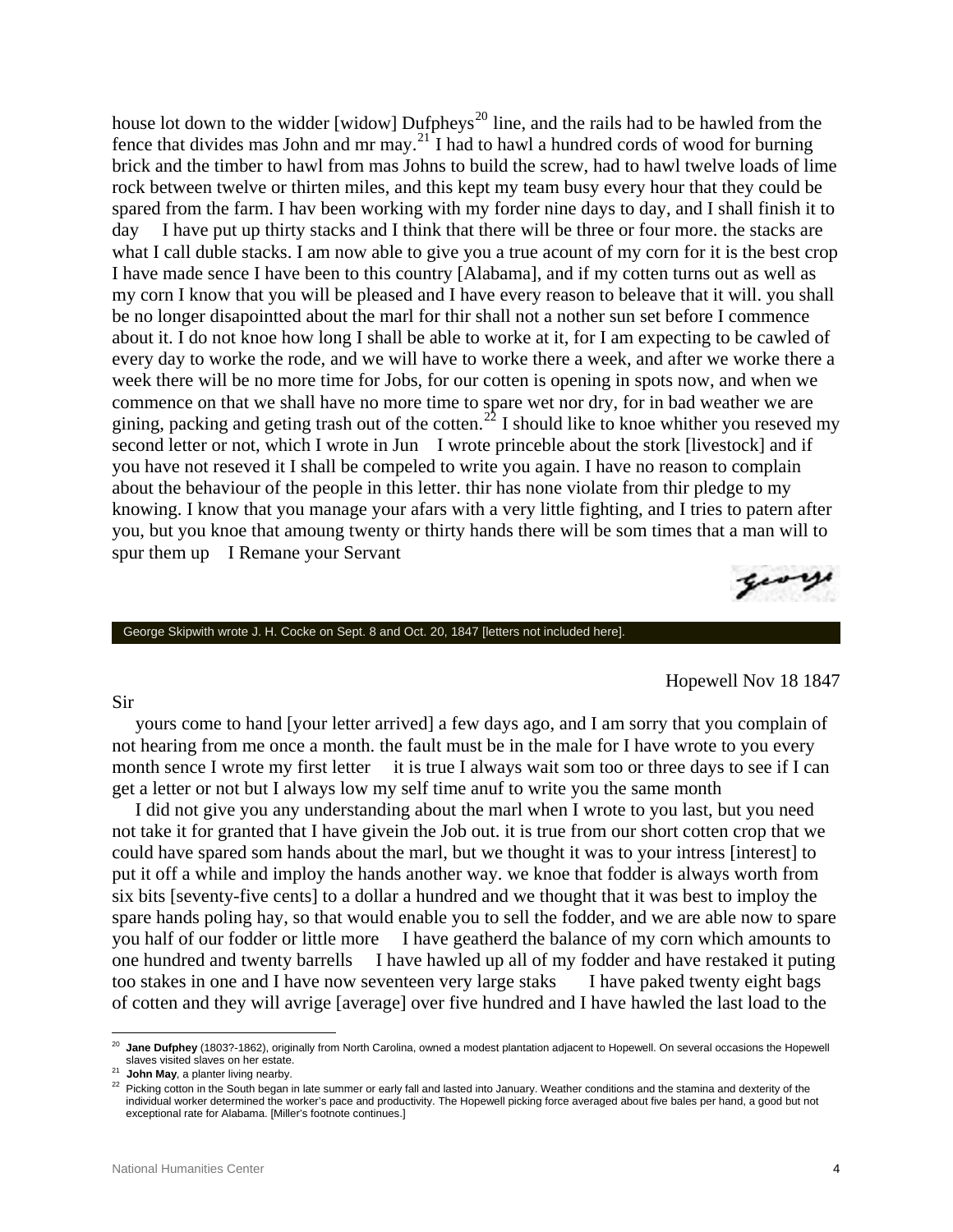river to day and I think that there will be nine or ten more in the field I have commenced digeing my potatoes but was stoped to day by the rain I have diged four hundred bushells of eating roots besids the cut roots and seed, and I think there will upwards of a hundred bushells more of eating roots excuseing the seed

 I think that I have got too hundred bushells of seed peas, and master John was up here monday and we hav made our araingement and there will [be] no Job come next before the hawling of the corn storks in to the farm yards and the marling. I knoe sir that you thought strainge of my not writeing to you about the minister who we had with us but as I could not say any thing that would pleas you about him I thought that is was best to say nothing. I knoe that you always did think hily of ministers and christians I cant say that mr Taylor was not a christian but he aked [acted] very comical the time he was with us master John gave orders for a mare to be turned into the yard and after he knoed that it was master orders for it to be don he said that she should not stay in here and he turned her in the woods master John toled me that after we had geatherd our corn that there was nothing to be turned in the field but the fattening hogs and the three mars mr Taylor said that his mare should stay in there and he keep her in there master John toled him also that he did not want him to interfear with the horces at the time of worke but if him or his family wanted a horse to go to church that he could get them at

any time when they was not at worke but he was not to carry them of[f] of the land without his knowing of it but he took one of the mares three diferent times and rode up to his plantation which was about eightteen or twenty miles and the last time he leave her up there a week at a time I knoe sir that mr Taylor has don more harm amoung our people than he has don good for he says that we are treated worse than any peopel in the world and if there is any in the world treated any worse he has never herde talk of them and this he says he will tell to every boddy that ask him any thing about us. he has spoken very free about the matter and master John saw that he was doing more harm than he was doing good and he turned him off I have writen you now the truth sir and you can Judge for your self

been none married sence you

University of Virginia Library Robert December the 26 1847 as ) wrote to you the 20 of last minutes an There has Live as sickness encourage and since i wrate to you lost front has but up knock this to all of the handers in the good he is now got a small tal for me parker hat he will finish it in a face day ! . You and Archa har hear hierd out for several munths . I have been implayed all of my Losure minute in search of the must and I find it between there and four feet hip the stuff that I am now handing how weren executive of lime with a mixture of shelly in ? it is behall hard had when it is exposed to the sen it became very suff ; have also been lling case thanks into the farm yours should my plances to broken , inf grown about switch ago I have killed trails too of y hogy it made me three thousand a wenty ught more to kill shick ! kill in a few days of it hast call coalts have died since i  $4A$ ine to your but he has been tryering a rnto there has her a great storm n Zeining covel and it don great Lomage ? Clowed down you houses bodling houses h proble and several males yes looth they and while I'lles gives the We are all well and there has Letter from George Skipwith to John Hartwell Cocke, 26 December 1847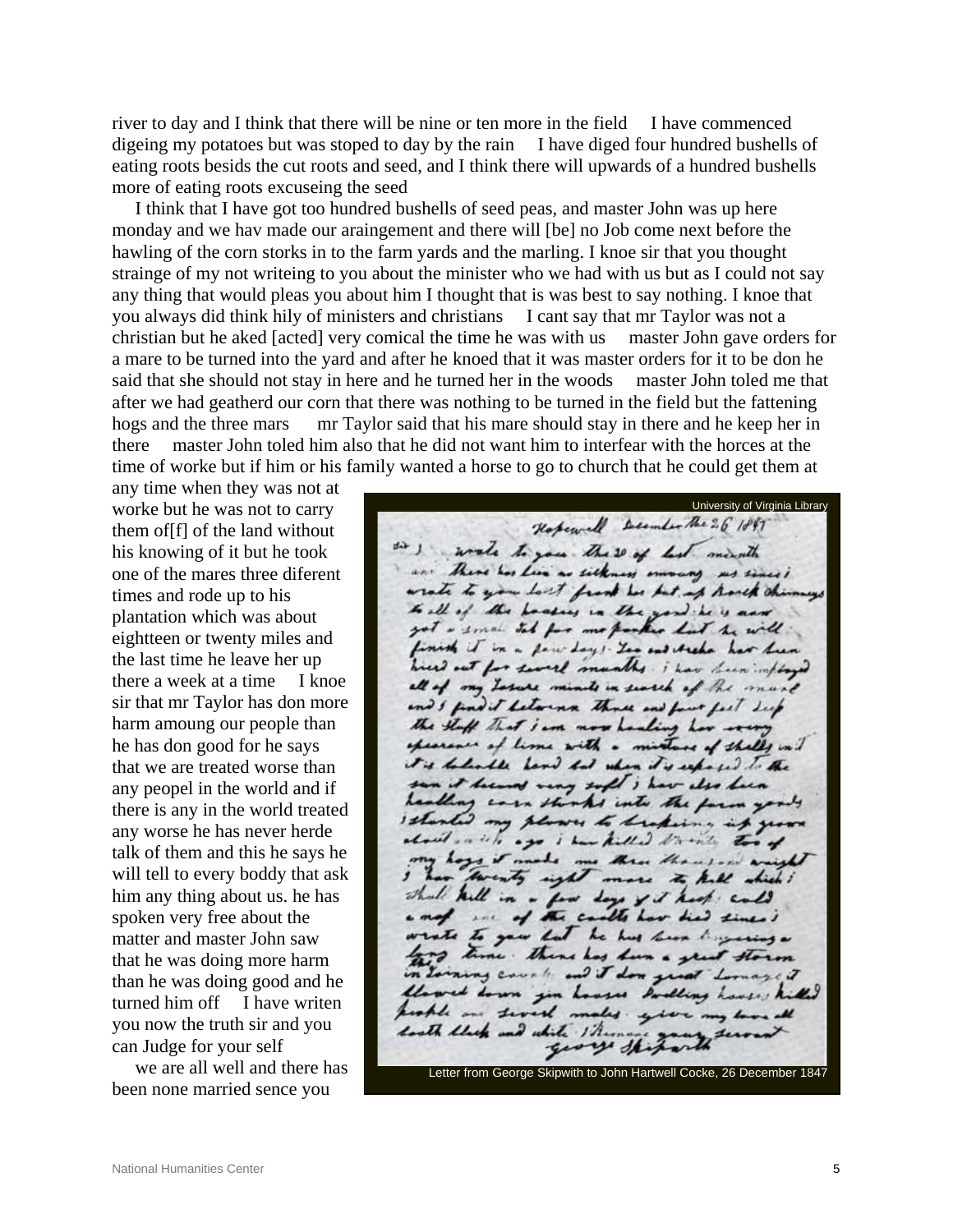was out here. I have done the best I could and I knoe master John is a man of truth and I shall be sattisfied with what ever correction he gives me I would be very glad sir if it sute you as well to bring william<sup>[23](#page-5-0)</sup> with you I want to see him very bad there has none profest religon sence you was out here I remane your servant



George Skipwith wrote Cocke on Dec. 26, 1847, and on April 15, May 6, June 8, and July 4, 1848 [letters not included here].

hopewell auggust the 8 1848

Sir

 yours come to hand to day and I am glad to hear that you are well but I am sorry that you complain of not hearing from me once a month I have written to you every month since you went away. it is true that some of my letters was som too or three days after my ushall time but it was not throgh niglect but I knoe that I would be able to give you more sattisfacshion about my matters. this letter is a few days behind now but if it was a week later I could give you more sattisfaction concerning my crops than I can now. my last letter to you was on the forth of July and I gave ya an acount of my crops at that time. I have finished poling my fodder and my corn is a pretty fare crop, and I have more oats than I have ever made yet. my crope of cotton is as good a one at preasant as any man can shoe on sandy land thoe I cannot say with saftity what the turn out will be yet, for the worms have been aponn our cotton some six or eight days ago, and they are working faithful, but I am no ways Disincurageed yet. there is but one thing now that I am afraid of and that is a spell of wet damp weather but if we can be Bleesed with dry hot sons we will make a crop in fiance of the worms but if thir be a wet spel now the worms will commence cuting and Boing holes in the old Bowls [cotton bolls] and they will rot but if we have dry weather they can do the Bowls no harm, and I have Bowls a nuf at preasant to make a better crop than we have made for several years. it is raining at preasent but it does not apear as if thir will be a long spell but you may considder that we will commence picking cotton the first fare day that comes if it is to morro. we have started our marl carts and mas John thinks that thir is so much trash that we had better put it at a dubble rate we have paid our best attenshion to the sedars and the stork hav ingured [livestock have injured] but a very few of them we are all well and we hav had no sickness of much acount since you leave Lucy is attentive to the intfant school the married people are geting on very smooth togeathear they have been disposed to act contrary with one another but mas John has got them all to rights again. thir is but too roes of the orange that did come up we have planted our hold parster [pasture] in peas and they are all up and we have plowed them three times and worked them twice with the hoes and they looks now like they will make us a very fine crop I will now come to a close I Remane your servant

george skiparth

George Skipwith wrote John Hartwell Cocke on Sept. 1, Oct. 2, and Nov. 1, 1848 [letters not included here]. Due to Skipwith's drinking and lax management, Cocke demoted him from overseer to driver in late 1848 and assigned Abram Perkins, a white man, to supervise Skipwith's behavior.

 $\overline{a}$ 

<span id="page-5-0"></span><sup>23</sup> **William Skipwith**, George's son, was working as a stonemason at Cocke's Bremo Plantation in Virginia.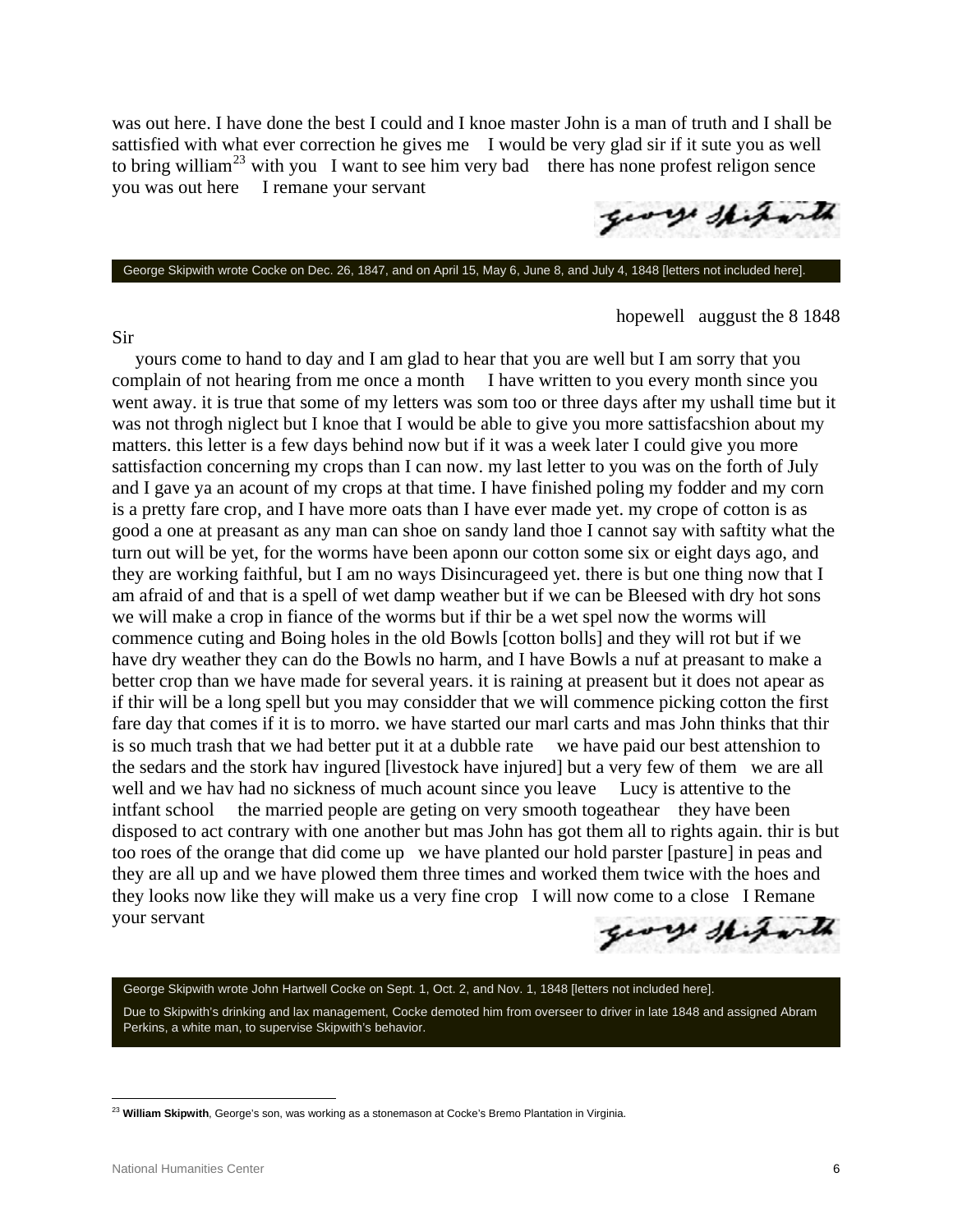I wrote to you november the 2 and I have herd nothing from you nor mr perkins since I wrote last. I have geatherd my corn and I made seventy wagins loads and thirty Bushells to a load, and I have got twelve dubble stacks of fodder. it will take me about one more day to finish picking out my cotton I have got seventy seven bags packed out I have hawled fifty of them to the landing and the seventy seven Bags wayed forty five thousand five hundred and forty five pound and I yet think that we will make our hundred Bags. my marl carts have been constant runing

except in bad weather we are about finishing the field behind my house. the next field that we commence apon will be the pea fielde. I think that we will get a plenty of marl we have got the pit about fifty foot wide, and thir is a Boddy of marl six foot deep before me now but below the six foot it is inclined to be sandy but is good on boath sides of the pit we have not commenced scattering the marl yet. mas John thought that it was better to let it stand for fear of hard rain washing it away but we will commence plowing and scatering it in next week

 Frank is putting up chimneys to the new houses he has put up three and I think that he will finish them all by christmas with fair weather. I think archa and Lee will finish the new corn house in about too more days I have forty hogs for this years killing but som of them are right small. I was in hopes that you would hear a good acount of us all the hold year out but I cannot write any thing



concerning our matters that will be pleasing to you, for the state of things at preassant are such as I have never knone here before I remember the last discorse [conversation] that you had with me at the gate and I have kept it daily before me and I have done as I promased you to do, and I have found it Just as you told me that it would be you told me that no fals reports could condem a man if he went right. they have raised reports apon me once, but missed thir ame but here is the second one but master John says he will leave it for you to deside me and master John have talked on all of the difernt cases and he says that he intend to write to you forthwith and tell you of all of the cases. we are all well. I remane your servant



hopewell oct the 12th 1849

Sir

Sir

I reseved your letter several day ago and was glad to hear from you

 I knoe that you would wish to here from us in mr perkins absents, but as I was not aurtherised I did not knoe what to do. Mr perkins told me in his absents to repote to mas John every Sunday